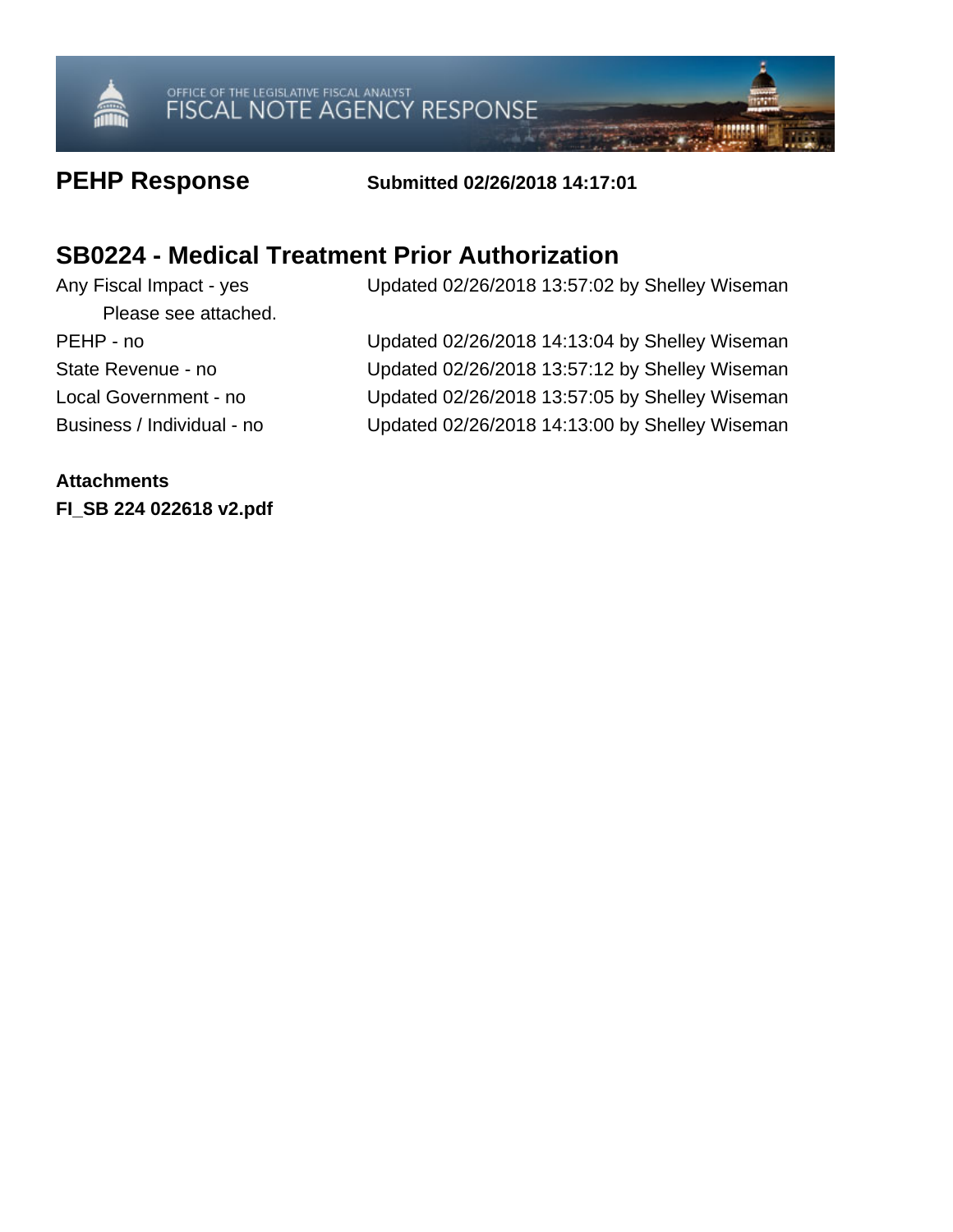

# **SB 224** (Vickers, E) **Anticipated Fiscal Impact:**

**Total Estimated Cost to the State Health Insurance Pool \$25.005M.**

# **Summary:**

SB 224 places limitations and requirements on how health insurance companies can use prior authorizations.

Health insurance companies use prior authorizations to ensure medical services, including RX, are necessary and appropriate for patients and to also determine when a less costly alternative may be advisable.

There are many aspects under which SB 224 would increase costs to the State Health Insurance Pool. This list represents PEHP's best initial estimate on separate provisions in the bill. It is possible there would be an overlap in costs if all provisions were enacted. Approximately:

- \$25,000 to update PEHP's claims processing system to create a database for tracking the last five-years of prior authorizations in detail. Most of the system is in place but changes would have to be made to capture all of the information required by SB 224.
- \$260,000 to add staff to process prior authorization requests within the time frames required by the bill. This would include two prior authorization specialists and a nurse.
- \$495,000 to seek outside medical review of denied preauthorization claims. An expediated medical review currently costs \$235 and PEHP denied 3819 prior authorizations in 2017 of which approximately 55% involved state employees.
- \$225,000 for requiring a preauthorization to last for a year and only allowing it to be amended after 45 days. This would negatively impact an estimated 4% of PEHP approved prior authorizations.
- \$1,050,000 for requiring PEHP to authorize a service if the provider has a prior approval rate of at least 90%. This is a rough approximation based on denied claims that would be paid inasmuch as PEHP doesn't currently track authorizations at the CPT Code level.
- \$450,000 in first-year expenses to outsource a secure, electronic platform for receiving and processing prior authorizations. This is consistent with PEHP's experience with IT bids of similar size and scope.
- \$22,500,000 for eliminating step therapy at the option of the treating provider. PEHP recognizes a savings of about 12% in RX spend due to step therapy that would be lost. PEHP would also lose substantial RX rebates from directing utilization. Further, PEHP would lose about 6% in medical spend.